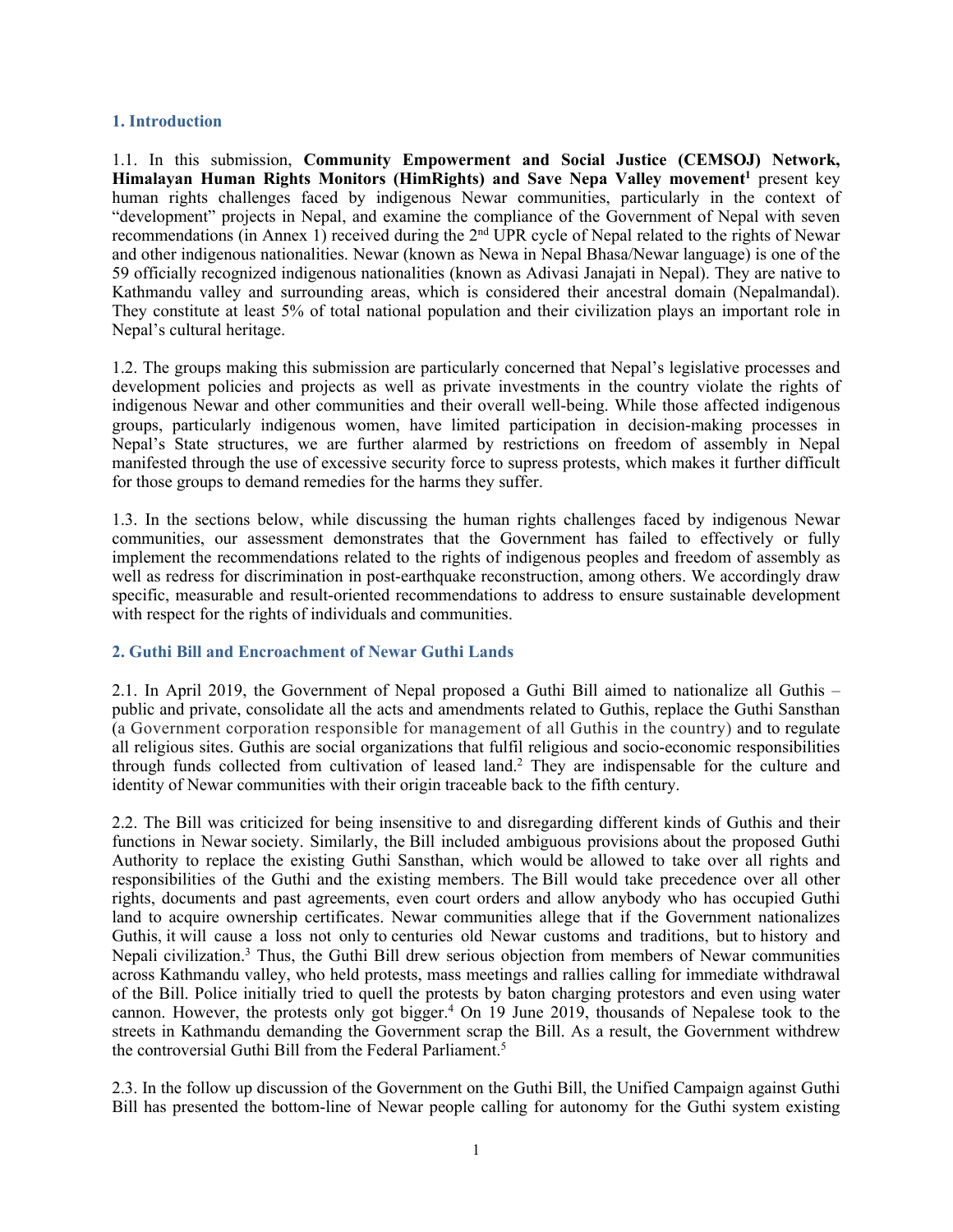since ages in the ancestral domain of Newar communities as well as separate legal arrangemen<sup>t</sup> for Newar Guthi system that does not incorporate Guthi as only lands. <sup>6</sup> More recently, amid Coronavirus pandemic crisis, the government'<sup>s</sup> decision to form <sup>a</sup> committee to provide suggestions on Guthi issues in relation to the Bill 7 has drawn criticisms from Newar organizations and groups for lack of consultation and information before such decision. While the governmen<sup>t</sup> is planning to presen<sup>t</sup> <sup>a</sup> new Guthi bill in the parliament at the earliest, secrecy over its content as well as lack of meaningful participation in the drafting process has been continuing concerns of the Newar communities and Guthi representatives. 8

#### 2.4. **During the 2nd UPR cycle, Nepal received <sup>a</sup> recommendation to "strengthen the legislative and institutional framework for the promotion and protection of rights of indigenous peoples, in** particular to ensure their full participation in society", which it supported. However, the case of **Guthi Bill, as explained above, demonstrates that the Government has failed to implement the recommendation in relation to the rights of indigenous Newar people to maintain and develop their customary land tenure system and social institution.**

2.5. At the same time, the Guthi lands have been continuously encroached and eroded at the hands of State, business and private actors, including due to recklessness or corruption of Guthi Sansthan officials and lack of effective legal protections and remedies. <sup>A</sup> recent representative example<sup>9</sup> is the **construction of <sup>a</sup> commercial Chhaya Center complex in Kathmandu'<sup>s</sup> tourist district of Thamel on the lands including Kamal Pokhari (pond) and its surrounding areas, which originally belonged to and were used by <sup>a</sup> local Guthi**. <sup>10</sup> While the construction of the complex has been challenged in the Supreme Court – <sup>a</sup> case that has been sub judice for years now, <sup>a</sup> campaign to restore the Kamal Pokhari and surrounding lands has submitted information about violations of indigenous rights due to the construction of the complex to the country offices of the ILO and the UN as well as the relevant UN Special Procedures for their consideration and necessary actions.<sup>11</sup>

2.6. Further, **as described below, the Government has been encroaching upon the Guthi lands of Newars during illegitimate road expansion across Kathmandu valley as well as those in Khokana and Bungamati for construction of Fast Track highway and other infrastructure projects. Those cases of violations of rights of indigenous Newar communities in the name of "development" are evidence that the Government has failed to effectively implement the recommendation it received in** the 2<sup>nd</sup> UPR cycle to "continue its efforts in adopting development policies which meet the needs of the people and improve the standard of living of the citizens in order to protect and promote **human rights".**

# **3. Illegitimate Road Expansion in Kathmandu Valley**

3.1. The Government of Nepal has undertaken <sup>a</sup> major road widening drive under the Kathmandu Valley Road Improvement Project that has led to mass and forced eviction of predominantly Newars, among other locals. Under the project reportedly supported by China and the Asian Development Bank, some 15,000 houses had already been demolished and 15,000 more were at risk as of 2017 while at least 140,000 people, including women, children and older persons, are affected directly and indirectly as per <sup>a</sup> household survey.<sup>12</sup> The project has been carried out without consultation with the affected communities to obtain their Free, Prior and Informed Consent, or any social, cultural or environmental impact assessments or compensation and rehabilitation plans for forced expulsion as required under the Land Acquisition or the Right to Information Acts of Nepal. Numerous cultural heritage sites, including temples, *Chaityas* (stupas), monasteries and sacred sites such as Guthi (religious or cultural trust) lands and houses, have also been destroyed or at risk due to the road expansion. 13

3.2. The road widening had continued unabated despite concerns raised by the National Human Rights Commission of Nepal<sup>14</sup> and several interim orders issued by the Supreme Court stating that it would cause irreparable harm. That culminated into <sup>a</sup> final Court ruling in September 2017 ordering the Government to move ahead with the road expansion drive only after acquiring the land to resettle the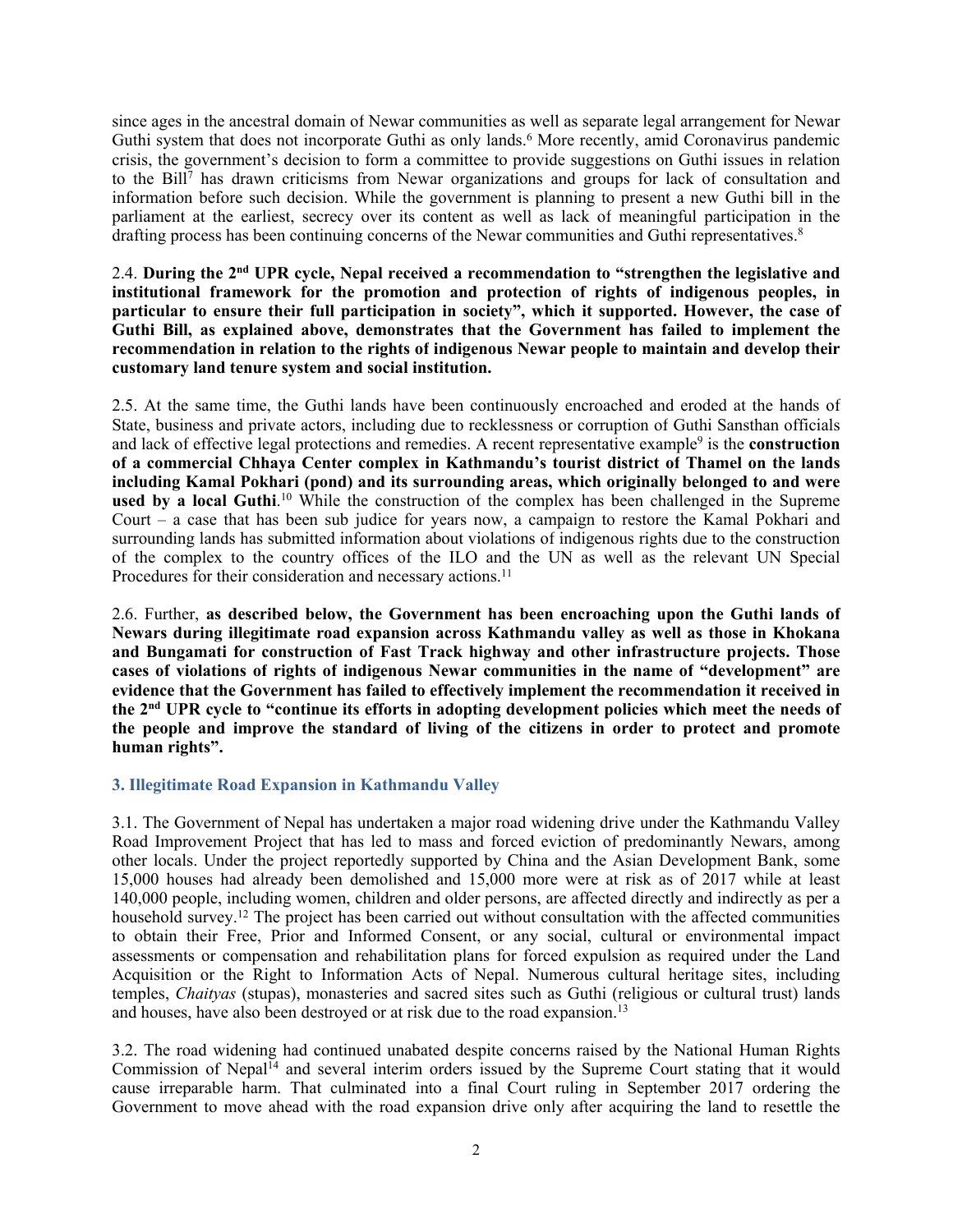affected families and providing them proper compensation.<sup>15</sup> The Government had appealed for a review of the verdict, which the Court quashed in 2019. <sup>16</sup> However, although the Government of Nepal has halted road widening after the verdict in lack of adequate budget to provide compensation or is only carrying out road expansion and improvement in sections already demolished<sup>17</sup>, local governments have reportedly continued forced road widening actions in some road section without consultation with and compensation for affected families. For example, such **road widening actions of Kirtipur municipality** (south-west of Kathmandu) have resulted in protests and opposition by local communities – predominantly Newar. 18

3.3. In 2017, three UN Special Rapporteurs had communicated with the Government of Nepal expressing concerns that forced evictions, displacement and violations of the human rights of the Newar communities continue to take place despite repeated efforts to bring these violations to the attention of the Government. 19 The Special Rapporteurs have called for clarification from the Government on the allegations and the measures taken to protect the rights of the Newar communities, which the Government has not ye<sup>t</sup> responded to.

3.4. The affected families organized under the Kathmandu Valley Road Expansion Victim Struggle Committee have continuously mobilized and staged demonstrations against the road expansions in various areas of Kathmandu valley - often facing off the incoming bulldozers. In 2016, at one such protest, the Government deployed large number of armed police while several protestors were injured and four arrested.<sup>20</sup> Similarly, in 2018, when the road expansion affected families, together with other Newar communities affected by "development" projects, organized <sup>a</sup> peaceful rally in Kathmandu, police brutally repressed the demonstration injuring at least six protestors when they fired seven rounds of tear gas and used water cannon. 21 **Such use of brutal police repression demonstrates that the Government** has failed to implement the recommendation it received during the 2<sup>nd</sup> UPR cycle to "ensure that freedom of assemblies is guaranteed and lift all restrictions on peaceful protests". Further evidence **of restrictions on peaceful protests are also described in the sections below.**

# **4. Kathmandu – Terai/Madhes Fast Track and other projects in Khokana and Bungamati**

4.1. The Fast Track (Expressway) Project is <sup>a</sup> mega highway project considered as an "infrastructure of national pride" being constructed in Nepal. The 72.5 km long Fast Track runs along the Bagmati River corridor and is expected to cut the travel distance from the capital Kathmandu to the south of the country by 159 km as per existing roads. 22 The Fast Track is particularly contentious among indigenous Newar communities of Khokana and Bungamati towns in Lalitpur where some 6 km of the Expressway will slice through farms and Guthi (religious and cultural trust) lands as well as ritual routes and sites of locals.<sup>23</sup> The communities have been concerned about devastating impacts on their lands, livelihoods and cultures, among others, due to the Fast Track that they have repeatedly raised in petitions to and discussions with the relevant authorities, including the National Human Rights Commission. <sup>24</sup> However, their concerns have not been addressed even in the recently revised alignment of the Fast Track endorsed by the Government in September 2019.<sup>25</sup>

4.2. As noted during the the Environmental Impact Assessment (EIA) of the Fast Track that was undertaken following <sup>a</sup> feasibility study supported by the Asian Development Bank (ADB), "there was significant objection" to taking productive agricultural land for the Fast Track Highway in Khokana, 26 where the locals had at different times in the pas<sup>t</sup> given up their lands for various purposes but not often utilized accordingly<sup>27</sup>. As per the EIA report, the alignment on the west bank of the Bagmati River has significant advantages that avoid valuable agricultural lands in Khokana. The official copy of the EIA repor<sup>t</sup> is ye<sup>t</sup> to be received from the Government authorities despite repeated requests by the affected families' representatives. Besides the Fast Track, **Kathmandu Outer Ring Road**<sup>28</sup> , **Bagmati River Basin Improvement Project** (Bagmati Corridor) 29 and **Thankot-Bhaktapur Transmission Line Project**<sup>30</sup> (construction of which has been halted in Khokana since 2004 due to community opposition) are other infrastructure projects, which concern the communities. The latter two are also ADB-financed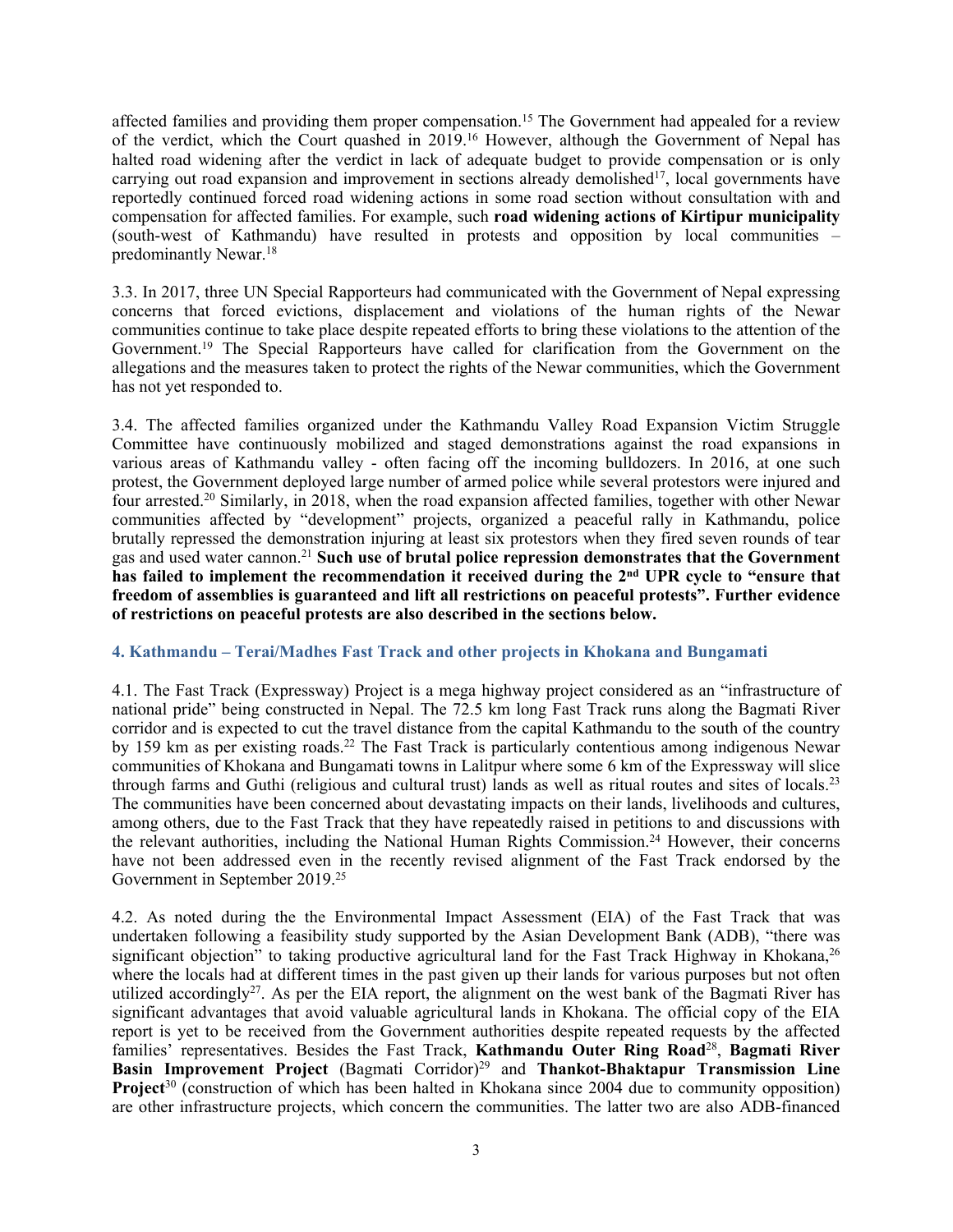projects. The Government has also planned to build <sup>a</sup> "**Smart City**" in Khokana and Bungamati area – one of four such new cities proposed around Kathmandu valley with the aim to settle more than <sup>a</sup> million people. The communities' representatives claim that those projects together will displace the Newar community of the area entirely, whose have been affected due to land acquisitions for various public purposes at different times in the past. 31

4.3. The Government decided to give the responsibility of construction of the Fast Track to the Nepali Army in April 2017.<sup>32</sup> Subsequently, the construction was started in other sections of the Fast Track although the Detailed Project Report was only approved in 2019 while it is ye<sup>t</sup> to acquire the necessary land plots in Khokana and Bungamati.<sup>33</sup> Involvement of the Army in the project has led to insecurity and fear among Khokana and Bungamti locals opposing the project. It has also raised questions about the role of the Army in construction works vis-à-vis its influence in other sectors not related to security as well as corruption in the project (the cost of which has increased from USD 963 million to USD 1.75 billion) with involvement of some high-level officials of the Army, which is above the anti-corruption laws of the country. 34

4.4. Khokana, where the zero point of the Fast Track is proposed and the project faces the greatest opposition, is <sup>a</sup> small historical indigenous Newar town. With its medieval settlement pattern, it is also widely known for its traditional mustard-oil seed industry and was proposed as <sup>a</sup> UNESCO World Heritage in 1996.<sup>35</sup> Majority of the locals are farmers dependent on agriculture and the land is the most essential par<sup>t</sup> of life and livelihood for Khokana locals. But Khokana stand to lose almost 60% of its fertile farmland and much of its heritage to the new infrastructure projects. 36 That will result in extreme difficulty for the people as they will not be able to sustain their life. At the same time, the Fast Track will encroach upon several ritual and sacred sites, historical and archaeological areas, temple fields/courtyards, funeral area or cremation site, cultural circuits and holy pond as well as displace various Guthi lands fully or partially in Khokana and Bungamati.

4.5. Over the years, Khokana and Bungamati locals have organized various gatherings, protests and demonstrations to express their opposition to the Fast Track project. In one such protest in March 2018, as mentioned above, Nepal Police brutally repressed the peaceful demonstration of Khokana and Bungamati locals against the Fast Track Project together with the road expansion affected families from across Kathmandu valley. At least six protestors were injured when police fired seven rounds of tear gas and used water cannon at the peaceful rally in capital Kathmandu.<sup>37</sup> Nepal Police has also intervened in protests in Bungamati near the project site with heavy force and with presence of Nepali Army officials<sup>38</sup> while the protests outside the army camp in Khokana have also run high with tension with locals fearful of armed military officials. 39 International human rights organizations have voiced concerns against the violations of the rights of the communities in Khokana and Bungamati, including against the violent response in the peaceful protests. 40

4.6. In February 2020, the locals have filed <sup>a</sup> writ petition in the Supreme Court stating that the mega projects would end the ancient civilization of Khokana and Bungamati and calling to save the traditional settlements.<sup>41</sup> However, the Court have repeatedly postponed hearings on the petition. They have also called on the country offices of the UNESCO, the ILO and the UN to take actions to draw the attention of the Government for halting the projects and preservation of cultural heritage in Khokana. <sup>42</sup> Most recently, in July, <sup>a</sup> clash erupted between Khokana locals and police when the authorities intervened in <sup>a</sup> "paddy transplantation protest" organized by the locals, supported by rights activists from across Kathmandu valley, at the zero point of the Fast Track. Over <sup>a</sup> dozen protestors were injured when police lobbed tear gas shells and charged batons while four police personnel were also injured. 43

# **5. Ongoing Construction of Dry Port in Chobhar**

5.1. Under the World Bank financed Nepal-India Regional Trade and Transport Project<sup>44</sup>, the Government of Nepal is building <sup>a</sup> dry por<sup>t</sup> at Chobhar in southern Kathmandu. After significant delays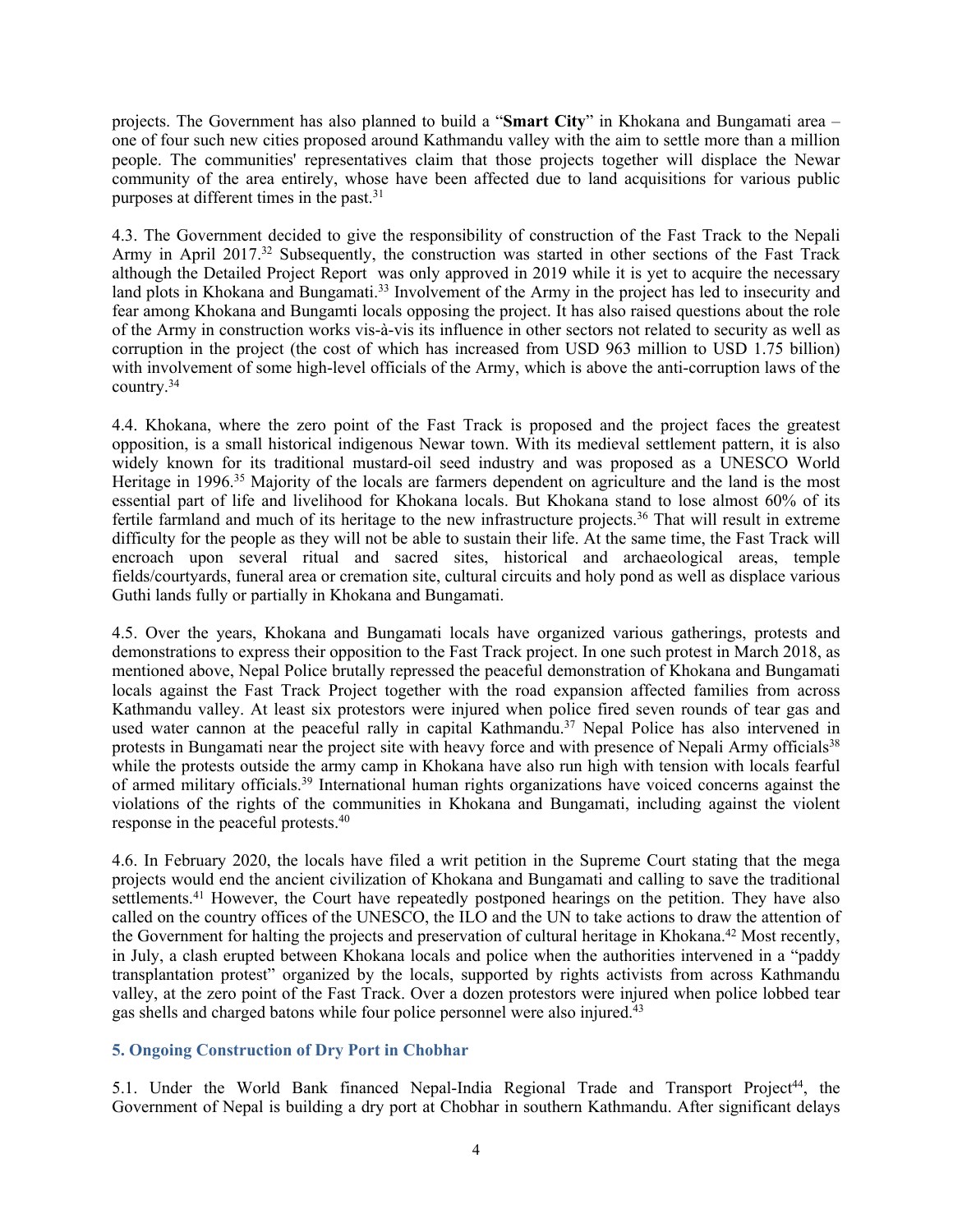in the project 45 , Nepal'<sup>s</sup> Prime Minister inaugurated the construction of the dry por<sup>t</sup> in January 2019 despite protests from the local community – predominantly indigenous Newar. Fifty-two protestors were arrested for peacefully protesting at the inauguration where around 150 locals had gathered to oppose the Government'<sup>s</sup> forceful move to destroy the area of historical, cultural and environmental significance without fair acquisition of the land of the locals for the construction of the dry port.<sup>46</sup> The site of the dry por<sup>t</sup> had been previously occupied by Himal Cement Factory, which was closed in 2002 due to locals' concerns about environmental pollution and mismanagement of the company. Four years ago, the Government made an agreemen<sup>t</sup> to acquire Himal Cement'<sup>s</sup> land at Chobhar to build the por<sup>t</sup> and an exhibition area over an area of more than 40 hectares. According to <sup>a</sup> 2013 agreemen<sup>t</sup> with the World Bank, the Government would finish constructing the por<sup>t</sup> by 2019 but the project deadline has been recently extended to March 2022. 47

5.2. Besides public protests, the locals under Chobhar Protection Committee has filed complaints with the concerned local and national authorities and filed writ petitions in Nepal'<sup>s</sup> courts since 2006 for return of their lands from then Himal Cement Factory as well as stating concerns against the dry port. They have also informed of their concerns to the World Bank project managemen<sup>t</sup> in the country office. However, despite various meetings, the Board and the Bank by December 2019 largely dismissed or pu<sup>t</sup> off all the valid concerns of the locals to push ahead with the project. Most recently, in April 2020, the Committee has filed <sup>a</sup> complaint with the Inspection Panel – the independent complaint mechanism of the World Bank alleging failure to uphold free, prior and informed consent of the affected communities for the project, among other violations, and thus has called on the Bank to immediately stop disbursement of budget as well as all construction activity and adopt an alternative plan for the dry port. 48 In May, the Inspection Panel registered the complaint and has been looking into it for further process. 49

# **6. Legislative and Institutional Framework of Nepal**

6.1. Indigenous peoples' organizations and supporting human rights organizations have consistently alleged that the current 2015 Constitution of Nepal has been drafted without direct and meaningful participation of indigenous peoples ignoring the relevant recommendations from various UN mechanisms as well as international human rights obligations of Nepal. Thus, despite various agreements with indigenous political and social groups by the Government of Nepal, the Constitution has failed to ensure their rights to self-determination through autonomy and self-governance, and to their lands, territories and resources, among others. 50 State security forces were deployed, particularly against Madhesi and indigenous Tharu protestors in southern Nepal to suppress their opposition when adopting the Constitution. That resulted in 55 persons killed and many charged falsely for breaching law and order or homicide and other criminal charges.<sup>51</sup>

6.2. The Constitution gives undue recognition and protection to the Khas Arya (Hindu caste Bahun, Chhetri, Sanyasi and Thakuri) groups that constitute 28 per cent of Nepal'<sup>s</sup> population but have their share of participation in civil service at more than double of their total population.<sup>52</sup> That is despite the increase in the participation of women, indigenous nationalities, Dalits, Madhesis and other marginalized groups in the public service due to <sup>a</sup> 2007 amendment to the Civil Service Act mandating reservations for those groups in 45% of the vacant posts filled through open competition. However, the Government has not made serious effort to diversify the public service and arguably has been reversing or ignoring legal provisions. For example, more recently, in May 2019, the Public Service Commission hosted one of the largest recruitment programs for over nine thousand vacancies for local bodies – off which only 2,262 were advertised as reserved violating the 45% quota that the Commission managed to push throu by evoking "principle of necessity". 53

6.3. On the other hand, while the 2015 Constitution states that all languages spoken as the mother tongues in Nepal are the languages of the nation (Article 6), it only recognizes the Nepali language in the Devanagari script as the official language of Nepal, and provides that <sup>a</sup> province may, by <sup>a</sup> provincial law, determine one or more than one languages of the nation spoken by <sup>a</sup> majority of people within the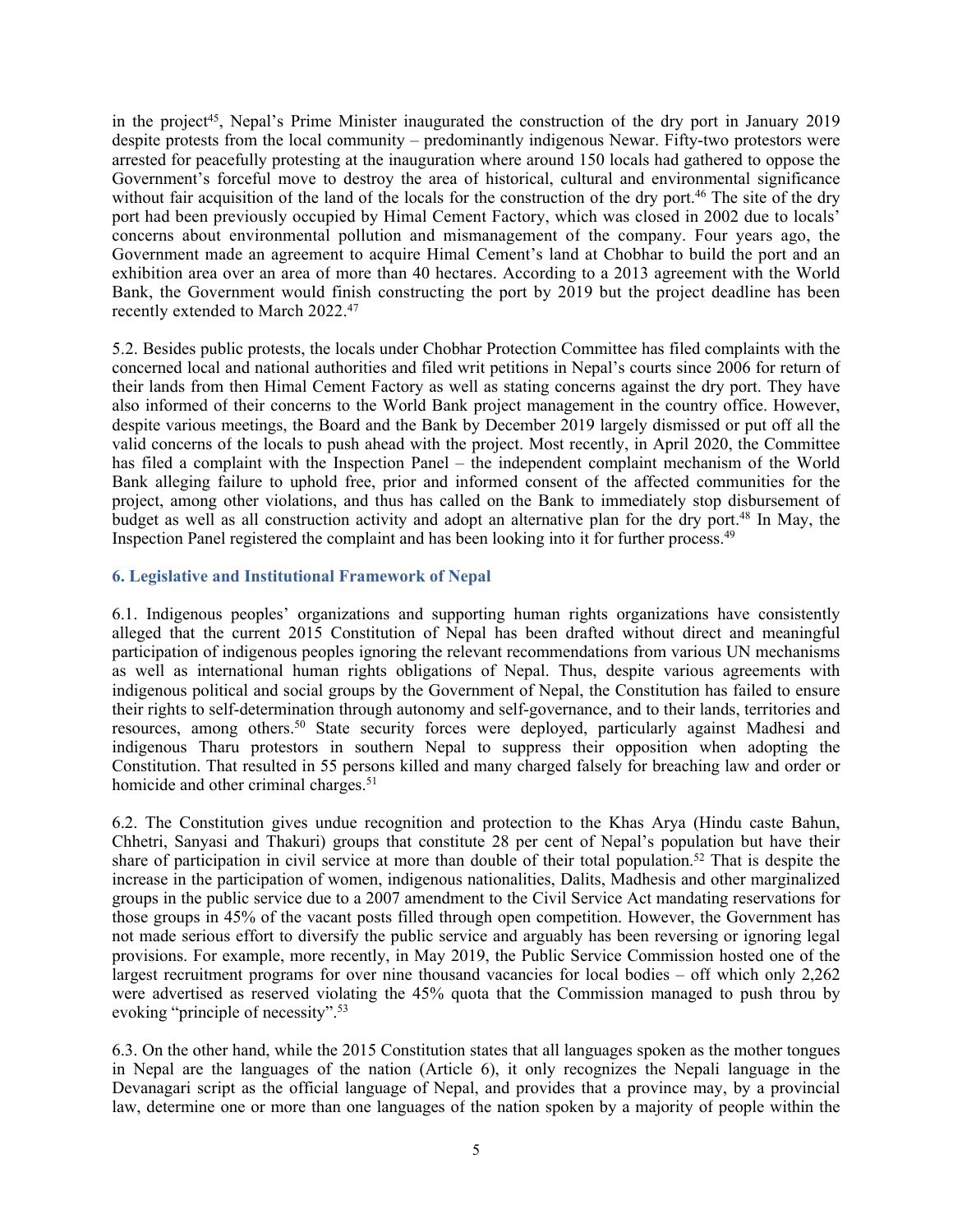province as its official language(s) in addition to the Nepali language, whereas other matters relating to language shall be decided by the Government of Nepal on recommendation of <sup>a</sup> Language Commission. While the Commission tasked with recommending official languages to federal and provincial governments has ye<sup>t</sup> to ge<sup>t</sup> full shape three years into its five-year term, it has ye<sup>t</sup> to sugges<sup>t</sup> criteria for recognition of official languages and the Nepali State is ye<sup>t</sup> to adopt multilingual policy although some local governments have adopted indigenous/local languages as their official languages (such as Nepal Bhasa in Kirtipur municipality). 54

#### **6.4. During the 2nd UPR cycle, Nepal received <sup>a</sup> recommendation to "strengthen the legislative and institutional framework for the promotion and protection of rights of indigenous peoples, in particular to ensure their full participation in society", which it supported. However, as demonstrated above, the Government has not been able to implement this recommendation.**

6.5. Further, Article 31(5) of the 2015 Constitution guarantees that the right of every Nepalese community residing in Nepal to ge<sup>t</sup> education in its mother tongue and for that purpose to open and operate schools and educational institutions in accordance with law. However, despite constitutional guarantee and corresponding national legal framework as well as various studies showing suppor<sup>t</sup> and success of mother-tongue based multilingual education<sup>55</sup>, the Government has only been able to use 69 mother tongues – off a total of 123 languages spoken in Nepal – as the medium of instruction for  $600,000$ students in 35,000 schools across the country<sup>56</sup>. As many as 80 languages are spoken by various indigenous communities while only four languages are spoken by more than 10,000 people and all other languages are under the risk of becoming extinct – off them, 30 languages are spoken by less than 1,000 people. These languages will soon vanish if greater efforts are not pu<sup>t</sup> in place to preserve them. <sup>57</sup> **This demonstrates that the Government has not been able to fully implement the recommendation it** received and supported during the 2<sup>nd</sup> UPR cycle to "continue to pursue policies that will increase **enrolment in schools of school-going aged children, in particular girls, and children from indigenous communities and minorities" as it has not invested adequate resources to expand mother-tongue based multilingual education policy that promotes enrolment in schools for indigenous children.**

6.7. Furthermore, Nepal voted in favour of the adopting the UN Declaration on the Rights of Indigenous Peoples (UNDRIP) at the UN General Assembly in 2007 and is also the only Asian country to ratify the Indigenous and Tribal Peoples Convention, 1989 (No. 169) of the International Labour Organization (ILO). While Nepal'<sup>s</sup> Constitution and laws are not in line with those international human rights standards for indigenous peoples, Nepal is ye<sup>t</sup> to formulate necessary laws, policies and action plans or amend existing laws to confirm with or implement those international obligations even after more than <sup>a</sup> decade since voting in favour of the UNDRIP or ratifying the ILO C169. In 2017, <sup>a</sup> writ petition has been filed at the Supreme Court calling to direct the Government to fulfil those human rights obligations but the Court has ye<sup>t</sup> to decide on the petition. 58 **In its 2nd UPR cycle, Nepal received <sup>a</sup> recommendation to "continue to ensure the implementation of ratified human rights treaties". However, as demonstrated above, it is yet to formulate necessary laws, policies and plans to ensure implementation of the ILO Convention 169 that it ratified more than <sup>a</sup> decade ago. Thus, the implementation has not been implemented.**

# **7. Post-Earthquake Reconstruction and Destruction of Cultural Heritage**

7.1. After the 2015 Nepal earthquake that killed nearly 9,000 and injured around 25,000 people, the Newar community has found itself disadvantaged by the reconstruction policies set forth by the Government while they were among the most affected population. <sup>59</sup> Most houses destroyed by the earthquake in core urban areas of Kathmandu belong to Newars. The Government policy allocates NPR 300,000 (approx. USD 3,000) for reconstruction and Rs 100,000 (approx. USD 1,000) for reinforcement of damaged houses after initial emergency support. <sup>60</sup> As per the governmen<sup>t</sup> directives, the reconstruction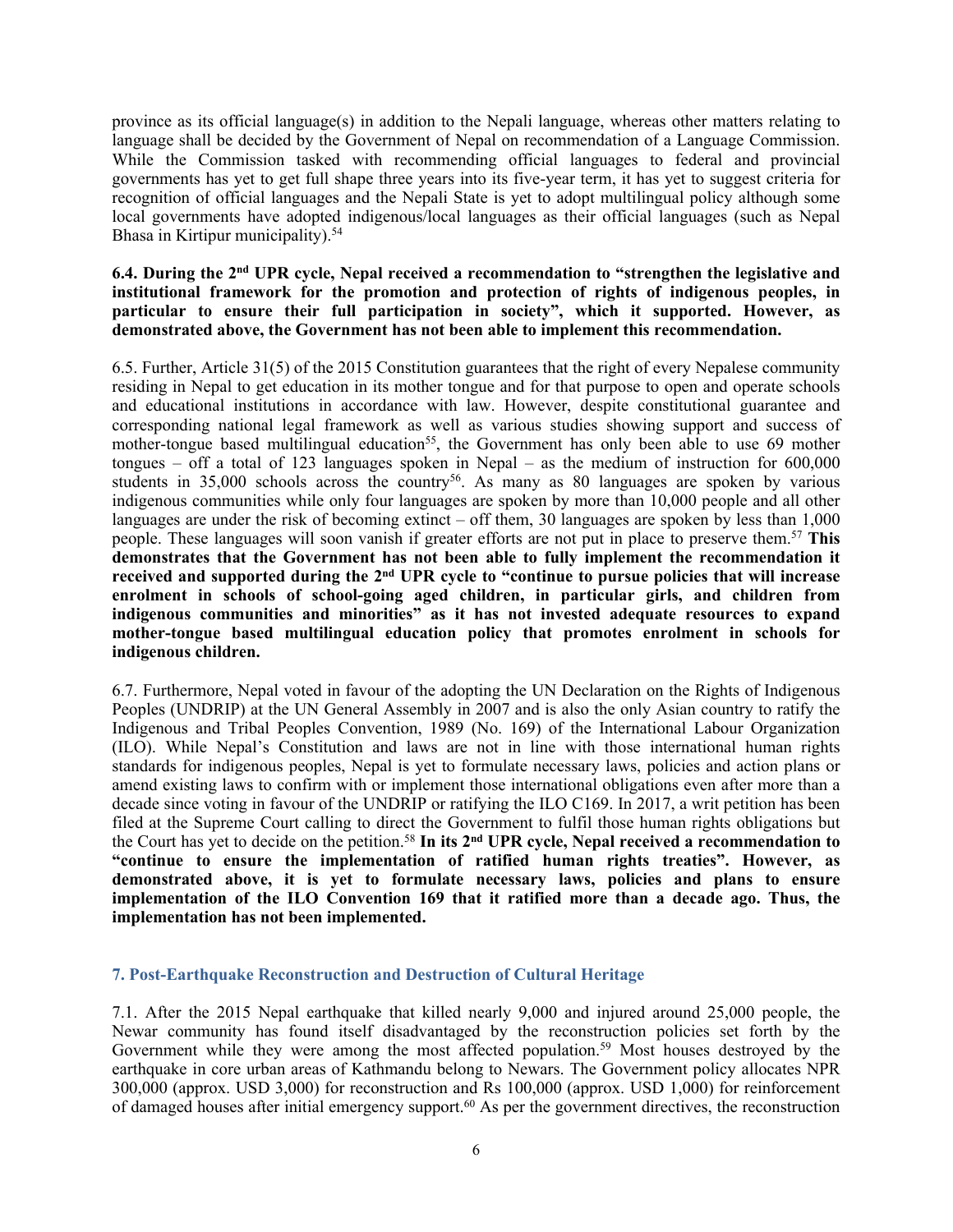gran<sup>t</sup> is disbursed in three instalments after laying of the concrete foundation, erection of pillars and completion of house respectively. The sum is gravely inadequate to build houses with two ground floor rooms in rural areas while it is barely enough to remove the debris of damaged houses in the core urban areas. Accordingly, of the 7395 houses fully damaged by the earthquake in Kathmandu Metropolitan City, while 83% had taken the first instalment of the housing grant, last instalments have been collected for only 20% of the houses and another 23% have taken second instalments.<sup>61</sup> At the same time, many who took the grant have returned it as it was not adequate and the directives were hard to abide by.<sup>62</sup> That indicates that the Government policy and directives do not reflect the realities of Newar people living in urban areas. Many studies identify Newars as one of the most privileged ethnic groups of Nepal. However, those studies do not take into account urban poor Newars – many of whom hardly own 500 sq. feet of land while living in joint families of three to four brothers and with <sup>a</sup> tradition to upkeep intangible cultural heritage of festivals, rituals, and feasts linked to the World Heritage sites of Kathmandu valley. 63

7.2. Further, traditional housing structure of Newars is different from other communities, whereby they live in courtyards surrounded by houses of mostly joint or extended families – often within narrow alleys. After the earthquake, many governmen<sup>t</sup> enumerators and engineers did not dare to enter most of these dilapidated courtyards and alleys, or information was collected hastily and haphazardly resulting in inaccurate data. Thus, inaccurate data collection during the first phase of study after the earthquake has led to the inefficient distribution of relief grants. With 60% of data collected in old settlements incomplete and only based on consultations with ward offices<sup>64</sup>, genuine victims have not been identified, which has significantly slowed the process of relief distribution and disadvantaged the Newar communities living in those settlements. The incomplete data is especially inimical since Newar settlements often have old and complex land ownership, whereby some of the multi-storey houses have different ownership by floor in lack of acceptable leaner division in the past. In such context, distribution of housing grants for sharing among owners is not clear and the reconstruction process is even more jarring.

7.3. Another major problem that has surfaced during distribution of post-earthquake relief or reconstruction grants is the fact that marginalized Newar community members often have no proof of land ownership even though they have lived in the same lands for generations and thus are not eligible for relief collection. This has caused at least 100 Newars outside Kathmandu left cold and deserted without suppor<sup>t</sup> during the winter when the governmen<sup>t</sup> distributed relief to buy warm clothes as found in <sup>a</sup> HimRights study. The other problem faced by Newars in receiving reconstruction grants is the fact that the Government directive that identifies "the earthquake-affected families that did not have separate households (separate ancestral property or kitchens) before 25 April 2015 were only considered as <sup>a</sup> single household unit/family of beneficiaries". This is discriminatory against the Newar population since most Newars live in joint families and associate pride in such family structure.

7.4. Furthermore, Newars, as <sup>a</sup> collective, have been all but excluded from meaningful consultations and participation in policies of the Government for reconstruction of historical and cultural sites of Kathmandu valley although the seat of Nepal'<sup>s</sup> central governmen<sup>t</sup> is in Kathmandu. As <sup>a</sup> result, the communities had to pu<sup>t</sup> up <sup>a</sup> fight against local and national authorities to obtain their rightful responsibilities and participation in rebuilding some of the historic sites. <sup>65</sup> On the other hand, the concerned authorities have harmed communal properties and public spaces of Kathmandu in course of post-earthquake reconstruction while those properties and spaces have been subjected to continued encroachment even by State bodies. For example, in the reconstruction of **Dharahara**, <sup>a</sup> historical tower in Kathmandu destroyed by the earthquake that will be replaced by <sup>a</sup> another taller tower constructed nearby, the local Newars and cultural heritage activists have shown disapproval as the construction blocks the traditional Upaku pathway of the city. <sup>66</sup> However, the National Reconstruction Authority is ye<sup>t</sup> to presen<sup>t</sup> <sup>a</sup> long-term plan for respec<sup>t</sup> of cultural rights by preserving the pathway and nearby historical Luhiti or Sundhara (Golden stone spout) in the reconstruction of Dharahara complex.<sup>67</sup>

**7.5. During the 2nd UPR cycle, Nepal received <sup>a</sup> recommendation to "develop <sup>a</sup> redress mechanism to address all forms of discrimination and human rights violations in post-earthquake**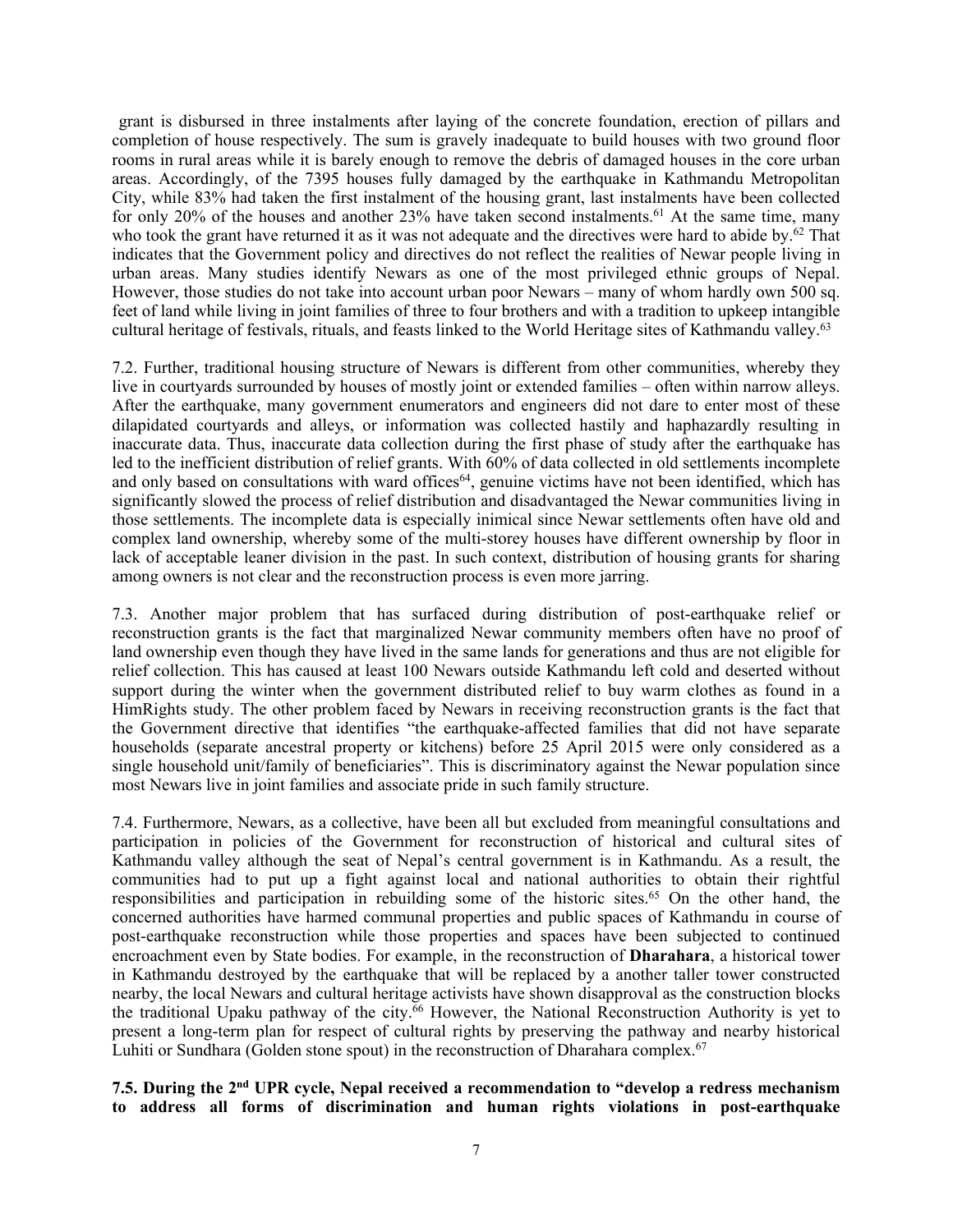**reconstruction efforts" which it supported. However, the above context of post-earthquake reconstruction efforts in Kathmandu in relation to indigenous Newar people indicate that the Government has failed to fully implement the recommendation.**

#### **8. Recommendations to the Government of Nepal**

8.1. The groups making this joint submission call for the following specific recommendations to be made to the Government of Nepal to guarantee sustainable development in the country that is respectful of rights of individuals and communities.

- a. The Government should recognize the rights of indigenous peoples to maintain and develop their own customary systems and institutions such as Guthi of Newars with separate legal arrangemen<sup>t</sup> and autonomy for Guthis, including full ownership and control of their lands and resources and managemen<sup>t</sup> of their internal and local affairs.
- b. The Government, in conjunction with the concerned indigenous communities and their customary and representative institutions such as the Guthis of Newars, should undertake appropriate measures to identify, demarcate and title their traditional lands and resources as well to return such lands and resources lost by the communities to State, business or other actors, where feasible, or provide effective remedy for such loss if return is not possible.
- c. In the context of "development" projects such as Kathmandu Valley Road Improvement Project, Kathmandu – Terai/Madhesh Fast Track Project, Kathmandu Outer Ring Road, Smart Cities, Bagmati River Basin Improvement Project, Thankot – Bhaktapur Transmission Line Project and Chobhar Dry Port affecting indigenous Newar and local communities, the Government, in line with the recommendations of the Committee on the Elimination of Racial Discrimination (CERD)<sup>68</sup>, Committee on Economic, Social and Cultural Rights (CESCR) 69 and the Special Rapporteur on the rights of indigenous peoples 70 , should
	- i. adopt appropriate measures to ensure that the concerned indigenous communities are meaningfully consulted, through their own representative institutions, and to obtain their Free, Prior and Informed Consent (FPIC) before launching any development project as well as in the planning and undertaking of such project that affects their traditional land or resources.
	- ii.provide redress to the communities or affected families for their loss of land or access to natural resources (such as fair and adequate compensation for those forcibly evicted or whose houses were demolished for road expansion or return of land already seized for Fast Track highway) incurred without their free, prior and informed consent when that loss has occurred by the establishment of development projects'.
- d. With regards to private and communal lands and resources of Newars and other indigenous communities acquired in the pas<sup>t</sup> for various State such as in relation to the Chobhar dry port, business or other projects, the Government should return them to the original landowners if those lands and resources are not used in their original purpose or the concerned landowners or communities do not agree with the changed purpose of the land or resource use in line with national and international legal obligations of Nepal.
- e. The Government should, in conjunction with representative institutions of indigenous peoples, undertake <sup>a</sup> comprehensive program for amendments to the constitution and existing laws or formulation of necessary new laws, policies and plans for implementation of Nepal'<sup>s</sup> commitments under the ILO Convention 169 and the UNDRIP. Such program should particularly ensure the rights of indigenous peoples to their lands, territories and resources, to development and to selfdetermination, including for indigenous women, in line with the recommendation of the Committee on the Elimination of Discrimination against Women (CEDAW)<sup>71</sup>.
- f. The Government should halt reversal of affirmative measures such as existing legal provisions for reservation/quota for indigenous peoples and other marginalized groups and should strengthen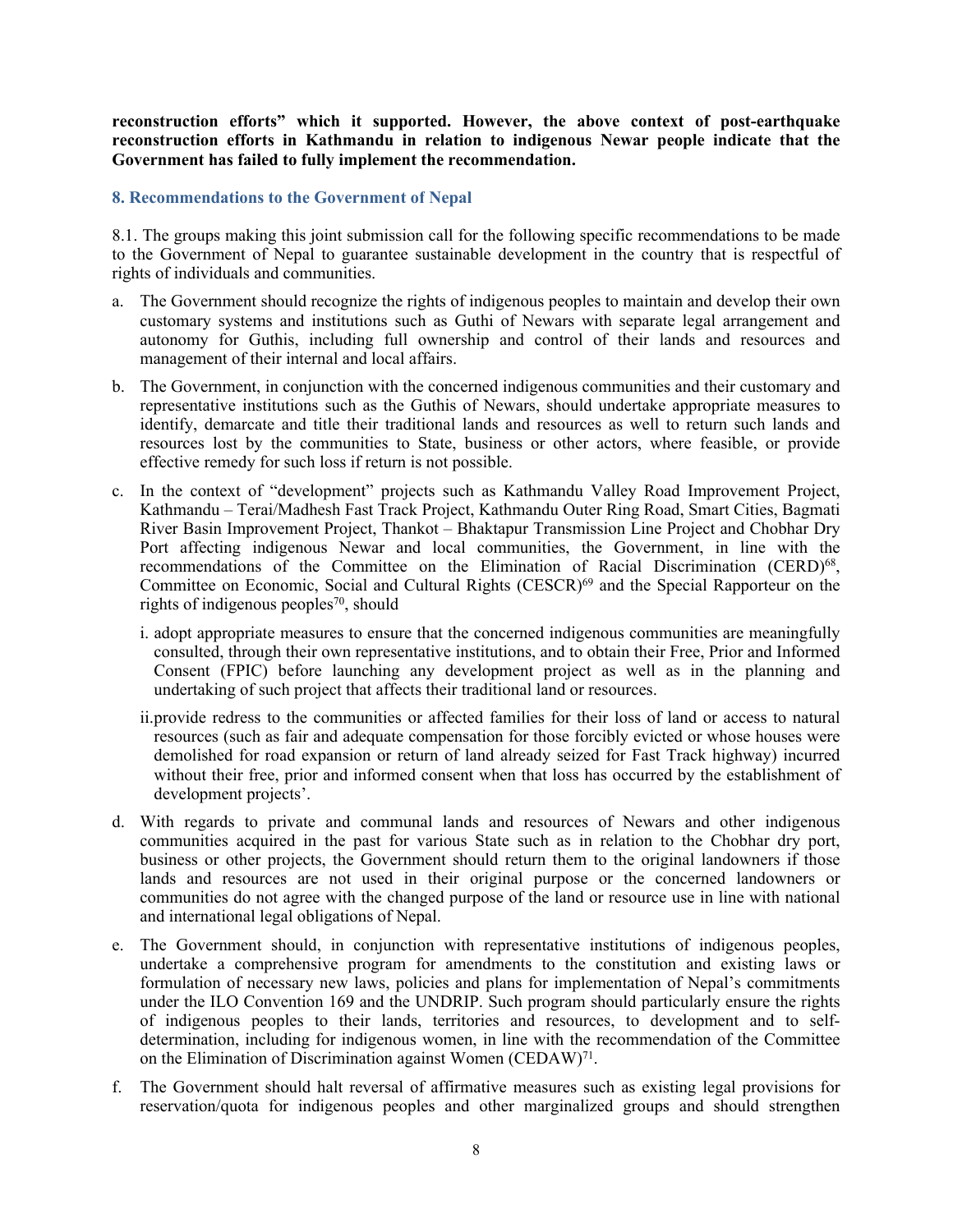implementation of those provisions to ensure access by members of marginalized indigenous communities, particularly indigenous women, to employment in civil service and public institutions.

- g. The Government should immediately adopt multilingual policy for its official languages at federal, provincial and local governments with provision of necessary resources to promote use local indigenous languages in its works.
- h. The Government should invest more resources to promote mother-tongue based multilingual education in public/community schools as well as to suppor<sup>t</sup> indigenous communities or their representative institutions to set up their own educational institutions and systems.
- i. The Government should undertake targeted measures with provision of adequate resources to suppor<sup>t</sup> marginalized groups such as indigenous peoples in post-earthquake reconstruction of their private and communal properties with meaningful consultation with the concerned communities to obtain their consent on the reconstruction policies.

<sup>2</sup> <https://www.nepalisansar.com/news/nepal-guthi-bill-2019-history-provisions-protests/>

<sup>3</sup> <https://www.culturalsurvival.org/news/indigenous-peoples-force-withdrawal-guthi-bill-nepal>;

<https://thehimalayantimes.com/kathmandu/government-withdraws-the-guthi-bill/>

<https://kathmandupost.com/valley/2019/06/14/everything-you-need-to-know-about-the-guthi-bill>

- 
- 6 <https://pahilopost.com/content/20200106180036.html> *[In Nepali]* 7 <https://english.onlinekhabar.com/govt-forms-team-to-recommend-suggestions-on-guthi-issues.html>

8 <https://theannapurnaexpress.com/news/secrecy-over-the-new-guthi-bill-adds-to-old-suspicion-2236>

11 [https://cemsoj.wordpress.com/2020/05/03/campaign-to-restore-archaeological-kamal-pokhari-in-thamel-urges-ilo-and-un-to](https://cemsoj.wordpress.com/2020/05/03/campaign-to-restore-archaeological-kamal-pokhari-in-thamel-urges-ilo-and-un-to-protect-rights-infringed-due-to-construction-of-chhaya-center/)pro[tect-rights-infringed-due-to-construction-of-chhaya-center/](https://cemsoj.wordpress.com/2020/05/03/campaign-to-restore-archaeological-kamal-pokhari-in-thamel-urges-ilo-and-un-to-protect-rights-infringed-due-to-construction-of-chhaya-center/)

<sup>12</sup> UA NPL 3/2017 <https://spcommreports.ohchr.org/TMResultsBase/DownLoadPublicCommunicationFile?gId=23122>

<sup>&</sup>lt;sup>1</sup> CEMSOJ is an apolitical, informal and not-for-profit network of human rights and development activists. Founded in 2015, it works mainly for socio-economic empowermen<sup>t</sup> and promotion of social justice and human rights of marginalized groups of Nepal, including indigenous peoples, Madhesis, Dalits, persons with disabilities, rural people and urban poor – with particular focus on women, children and youth of those groups, towards <sup>a</sup> just and peaceful society.

**HimRights** is <sup>a</sup> non-partisan, and non-profit organization founded in 1999 with the commitment to promote justice, equity and inclusion and to ensure the human rights of marginalized people, defend the rights of poor, marginalized and socially excluded communities and individuals, with <sup>a</sup> special focus on women, children and youth.

**Save Nepa Valley movement**, initiated in 2017, is <sup>a</sup> youth-led affiliation of activists, who advocate for an alternative and comprehensive development that respects human rights of all citizens, instead of exclusive infrastructure building, commercialization and urbanization that only serves the interests of <sup>a</sup> select few in power.

<sup>4</sup> <https://www.aljazeera.com/news/2019/06/thousands-nepal-protest-cultural-guthi-bill-190619121216425.html>

<sup>&</sup>lt;sup>5</sup> <https://thehimalayantimes.com/nepal/government-withdraws-controversial-guthi-bill/>. It should also be noted that the Guthi Bill is only the latest challenge faced by Newar Guthi system, which is <sup>a</sup> social managemen<sup>t</sup> customary institution with land endowments for religious and cultural purposes. The ancient and unique practice that sustained the agrarian Newar community had been passed down for generations. At various points in Nepal'<sup>s</sup> history, both the State and its rulers have occupied or nationalized Guthi-endowed lands for personal or state use – such as for Rana-era palaces, Government buildings, etc. That have wiped out many Guthis and resulted in financial crises impacting heritage conservation. In 1964, when the Guthi Sansthan was created to nationalize all Guthi lands to generate revenue by leasing them out, there was little opposition then as public unrest was easily suppressed those days. Today, the Sansthan currently oversees 1.45 million ropanis of land across the country with some 2,335 public Guthis under it. The Sansthan still doles out the same amount of money that it did in the '60s causing serious financial burdens for the Guthis and the heritage preservation they entail.

<sup>9</sup> Another example is the recent decision of the Guthi Sansthan to demolish the medieval religious, commercial and residential complex of Kothunani, including the Ashok Briksha Vihara (Buddhist temple) dating back to the 12<sup>th</sup> century, in Asan – the historical economic center of Kathmandu. The decision involves renting out the complex belonging to <sup>a</sup> local Guthi to <sup>a</sup> private company for 25 years to replace it with <sup>a</sup> corporate building. As <sup>a</sup> result, the local Newars and others as well as cultural heritage activists have agitated against the decision, including through demonstrations and collection of signatures of around 15,000 people against the Guthi Sansthan decision. See http://therisingnepal.org.np/news/31048; against the Guthi Sansthan decision. See <http://therisingnepal.org.np/news/31048>; <https://www.youtube.com/watch?v=ZIpwVZVrFfE&feature=youtu.be> (in Nepal Bhasa)

<sup>&</sup>lt;sup>10</sup>The pond covering the land was gradually encroached upon and privatized by a dictatorial Rana ruler and his inheritors, including influential businesspeople, over more than <sup>a</sup> century. Despite wide public criticism and protracted court battles, the cultural heritage of the pond has now been replaced by <sup>a</sup> multiplex tower that local Newars and cultural activists have challenged in the Supreme Court to be demolished on the basis of historical evidence while the Court has repeatedly postponed and delayed hearings on the case sub judice for years now. See [https://myrepublica.nagariknetwork.com/news/how-kamalpokhari-land](https://myrepublica.nagariknetwork.com/news/how-kamalpokhari-land-morphed-into-chhaya-center/)morp[hed-into-chhaya-center/](https://myrepublica.nagariknetwork.com/news/how-kamalpokhari-land-morphed-into-chhaya-center/); <https://myrepublica.nagariknetwork.com/news/117-year-battle-to-save-thamel-s-kamalpokhari/>; <https://www.corporatenepal.com/2020/01/160742/> *[In Nepali]*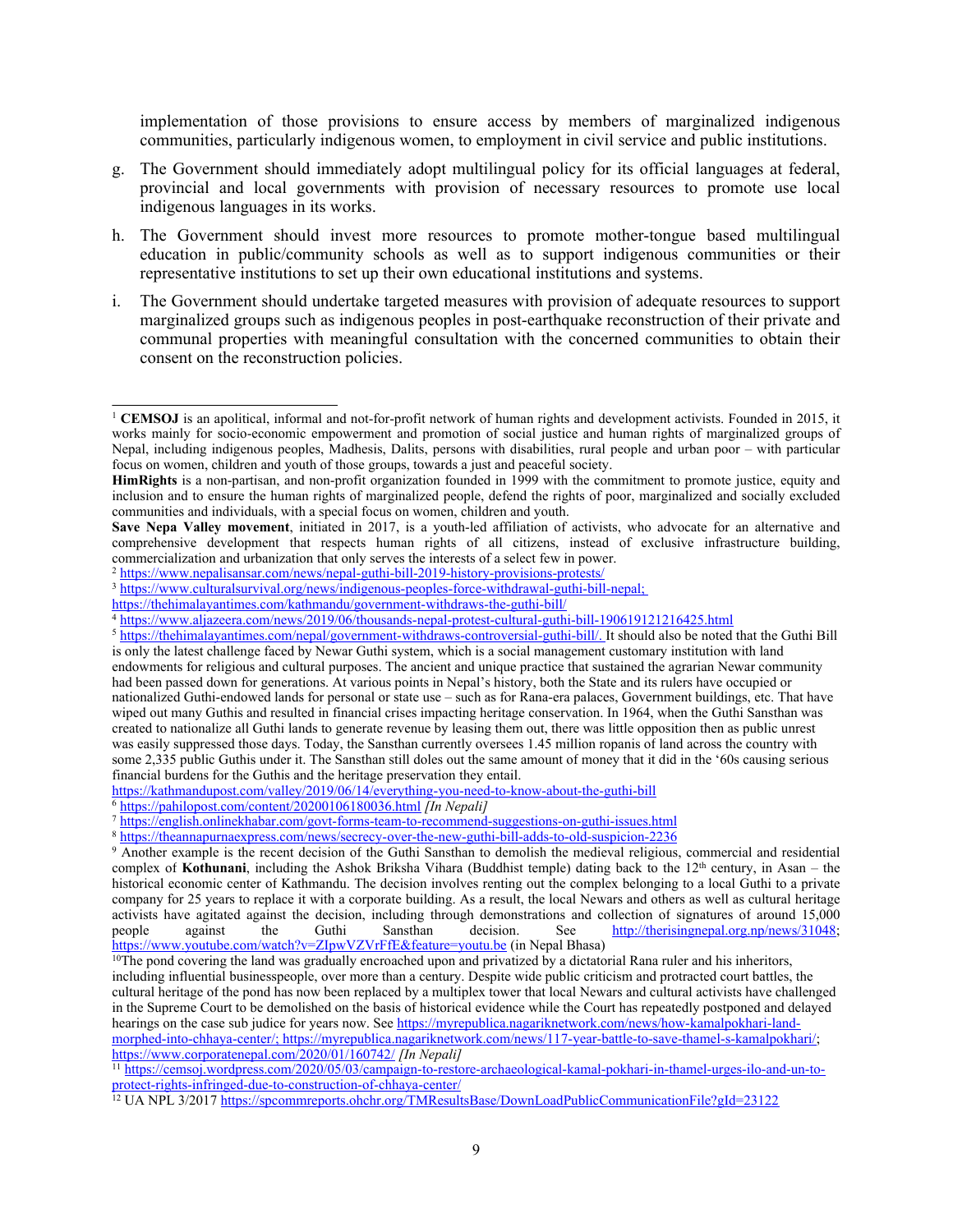<sup>13</sup> <https://archive.nepalitimes.com/article/Nepali-Times-Buzz/bulldozing-cultural-heritage,3525>;

<https://www.indigenousvoice.com/en/why-kathmandus-indigenous-newar-people-are-protesting-road-widening%C2%A0.html> <sup>14</sup> in 2016, the National Human Rights Commission of Nepal had raised concerns over violations of the right to property by the State, undertaken against the spirit of the Supreme Court stay order and interim order related to the road expansion in Kathmandu valley. It urged the Government of Nepal to act or cause to act in accordance with the values and spirit of the Supreme Court and ensure that individual'<sup>s</sup> dignity of life and the right to shelter be respected. However, the Government is ye<sup>t</sup> to act on the recommendation. See

[www.nhrcnepal.org/nhrc\\_new/doc/newsletter/Nepal\\_NHRC\\_Press\\_Release\\_Kalimati\\_Local\\_People\\_Building\\_Eng\\_9\\_June\\_201](http://www.nhrcnepal.org/nhrc_new/doc/newsletter/Nepal_NHRC_Press_Release_Kalimati_Local_People_Building_Eng_9_June_2016.pdf) [6.pdf](http://www.nhrcnepal.org/nhrc_new/doc/newsletter/Nepal_NHRC_Press_Release_Kalimati_Local_People_Building_Eng_9_June_2016.pdf). Also, in 2017, in <sup>a</sup> statement at the UN, the NHRC also noted that 'indigenous peoples in Nepal continue to face serious threat to their lives and properties in development activities such […as] road expansion and constructions and proper managemen<sup>t</sup> of graveyard sites […] and urbanizations. They often face intimidation, tortures, displacement, forced eviction that result negative consequences toward their identity, life and security'. See NHRC Statement at EMRIP on 11 July2017 www.nhrcnepal.org/nhrc\_new/doc/newsletter/933038606NHRC\_Hon\_Commissioner\_Mohna\_Ansari\_HRC\_10th\_Session\_on %20EMRIP Geneva 11 July 2017.pdf.

<sup>15</sup> <https://newbusinessage.com/Articles/view/6616>;

<sup>16</sup> <https://thehimalayantimes.com/nepal/supreme-court-verdict-to-escalate-cost-of-road-expansion-projects/><br><sup>17</sup> https://kathmandupost.com/valley/2020/01/08/road-office-says-halted-expansion-work-to-continue-in-whatever-sp [available](https://kathmandupost.com/valley/2020/01/08/road-office-says-halted-expansion-work-to-continue-in-whatever-space-is-available)

18 <https://kirtionline.com/2020/02/1724/> *[In Nepali]*

<sup>19</sup> <https://spcommreports.ohchr.org/TMResultsBase/DownLoadPublicCommunicationFile?gId=23122>

<sup>20</sup> <https://www.lahurnip.org/news-details/35.html>

<sup>21</sup> <https://thehimalayantimes.com/kathmandu/locals-stage-protest-against-road-expansion/>;

[https://www.efe.com/efe/english/world/police-use-water-cannon-to-disperse-hundreds-of-protesters-in-](https://www.efe.com/efe/english/world/police-use-water-cannon-to-disperse-hundreds-of-protesters-in-kathmandu/50000262-3567258)

[kathmandu/50000262-3567258#](https://www.efe.com/efe/english/world/police-use-water-cannon-to-disperse-hundreds-of-protesters-in-kathmandu/50000262-3567258)

<sup>22</sup> <https://www.nepalarmy.mil.np/fasttrack/home>

23 <https://www.nepalitimes.com/banner/our-land-is-us-we-are-our-land/>; [https://www.recordnepal.com/wire/fast](https://www.recordnepal.com/wire/fast%20track-brings-fear-of-displacement-to-khokana/) track-brings-

[fear-of-displacement-to-khokana/](https://www.recordnepal.com/wire/fast%20track-brings-fear-of-displacement-to-khokana/)<br><sup>24</sup> <https://cemsoj.wordpress.com/2016/09/26/khokana-newars-complaint-nhrc-human-rights-fast-track-highway/>

<sup>25</sup> <https://thehimalayantimes.com/nepal/kathmandu-tarai-fast-track-dpr-okayed/>

26 <http://www.mopit.gov.np/files/download/Printed%20EIA%20report%20of%20Fast%20Track%20Jestha%2072.pdf>

 $27$  One such example is the acquisition of around 400 ropanis of land in Khokana undertaken by the Nepali Army few decades ago for <sup>a</sup> paragliding project, which was never utilized accordingly but most of the land was later sold to <sup>a</sup> buyer. See

<https://cemsoj.wordpress.com/2016/09/26/khokana-newars-complaint-nhrc-human-rights-fast-track-highway/> 28 <http://kathmandupost.ekantipur.com/news/2017-01-25/works-on-chobhar-satungal-stretch-to-start-in-feb.html>

<sup>29</sup> <https://www.adb.org/projects/43448-013/main>

30 <https://www.adb.org/projects/documents/rural-electrification-distribution-and-transmission-project-resettlement-plan-thankot>

31 <https://www.nepalitimes.com/banner/our-land-is-us-we-are-our-land/>; [https://www.recordnepal.com/wire/fast](https://www.recordnepal.com/wire/fast%20track-brings-fear-of-displacement-to-khokana/) track-brings-

[fear-of-displacement-to-khokana/](https://www.recordnepal.com/wire/fast%20track-brings-fear-of-displacement-to-khokana/)

32 <https://kathmandupost.com/national/2017/08/12/fast-track-project-handed-over-to-army-officially>

<sup>33</sup> <https://thehimalayantimes.com/nepal/kathmandu-tarai-fast-track-dpr-okayed/>

<sup>34</sup> <https://www.recordnepal.com/wire/fast-track-brings-fear-of-displacement-to-khokana/>;

<https://www.recordnepal.com/perspective/opinions/occupy-tundikhel-help-democratize-the-nepal-army/>

<sup>35</sup> <https://whc.unesco.org/en/tentativelists/844/>

<sup>36</sup> <https://www.nepalitimes.com/banner/our-land-is-us-we-are-our-land/>

37 <https://thehimalayantimes.com/kathmandu/locals-stage-protest-against-road-expansion/>;

[https://www.efe.com/efe/english/world/police-use-water-cannon-to-disperse-hundreds-of-protesters-in](https://www.efe.com/efe/english/world/police-use-water-cannon-to-disperse-hundreds-of-protesters-in-kathmandu/50000262-3567258)[kathmandu/50000262-3567258#](https://www.efe.com/efe/english/world/police-use-water-cannon-to-disperse-hundreds-of-protesters-in-kathmandu/50000262-3567258)

38 <https://kathmandupost.com/valley/2018/07/08/after-khokana-bungamati-protests-expressway-works>;

<https://www.facebook.com/SaveNepaValley/videos/1071348846352075/?v=1071348846352075>

<sup>39</sup> <https://www.recordnepal.com/wire/fast-track-brings-fear-of-displacement-to-khokana/>

40 <http://www.humanrights.asia/news/ahrc-news/AHRC-STM-020-2018/>; [https://iphrdefenders.net/nepal-stop-use-violence](https://iphrdefenders.net/nepal-stop-use-violence-indigenous-newar-community-uphold-their-rights-peaceful-assembly/)[indigenous-newar-community-uphold-their-rights-peaceful-assembly/](https://iphrdefenders.net/nepal-stop-use-violence-indigenous-newar-community-uphold-their-rights-peaceful-assembly/)

<sup>41</sup> <https://cemsoj.wordpress.com/2020/02/13/the-struggle-to-save-khokana-and-bungmati/>

42 [https://cemsoj.wordpress.com/2020/04/01/unesco-ilo-and-un-nepal-office-called-to-take-actions-against-displacement-of](https://cemsoj.wordpress.com/2020/04/01/unesco-ilo-and-un-nepal-office-called-to-take-actions-against-displacement-of-newars-in-khokana-and-bungamati-due-to-fast-track-highway-and-other-projects/)[newars-in-khokana-and-bungamati-due-to-fast-track-highway-and-other-projects/](https://cemsoj.wordpress.com/2020/04/01/unesco-ilo-and-un-nepal-office-called-to-take-actions-against-displacement-of-newars-in-khokana-and-bungamati-due-to-fast-track-highway-and-other-projects/)

43 <https://kathmandupost.com/visual-stories/2020/07/04/four-policemen-injured-in-clash-with-locals-in-khokana>

<sup>44</sup> <https://projects.worldbank.org/en/projects-operations/project-detail/P144335>

45 <https://www.sasec.asia/index.php?page=news&nid=949&url=prep-work-chobhar-dry-port>

<sup>46</sup> The main concern of the affected locals is that the proposed dry port would go through the land of more than 200 people, predominantly indigenous Newars, whose lands were acquired for the Himal Cement Factory but have not agreed to the dry port. They have been demanding return of their land since the shutdown of the Factory as per Nepali laws while additional lands are also being acquired for the dry por<sup>t</sup> outside the Factory area. There are also several people whose houses were destroyed without compensation when the Himal Cement Factory was built in 1974 as <sup>a</sup> gift from the German government. They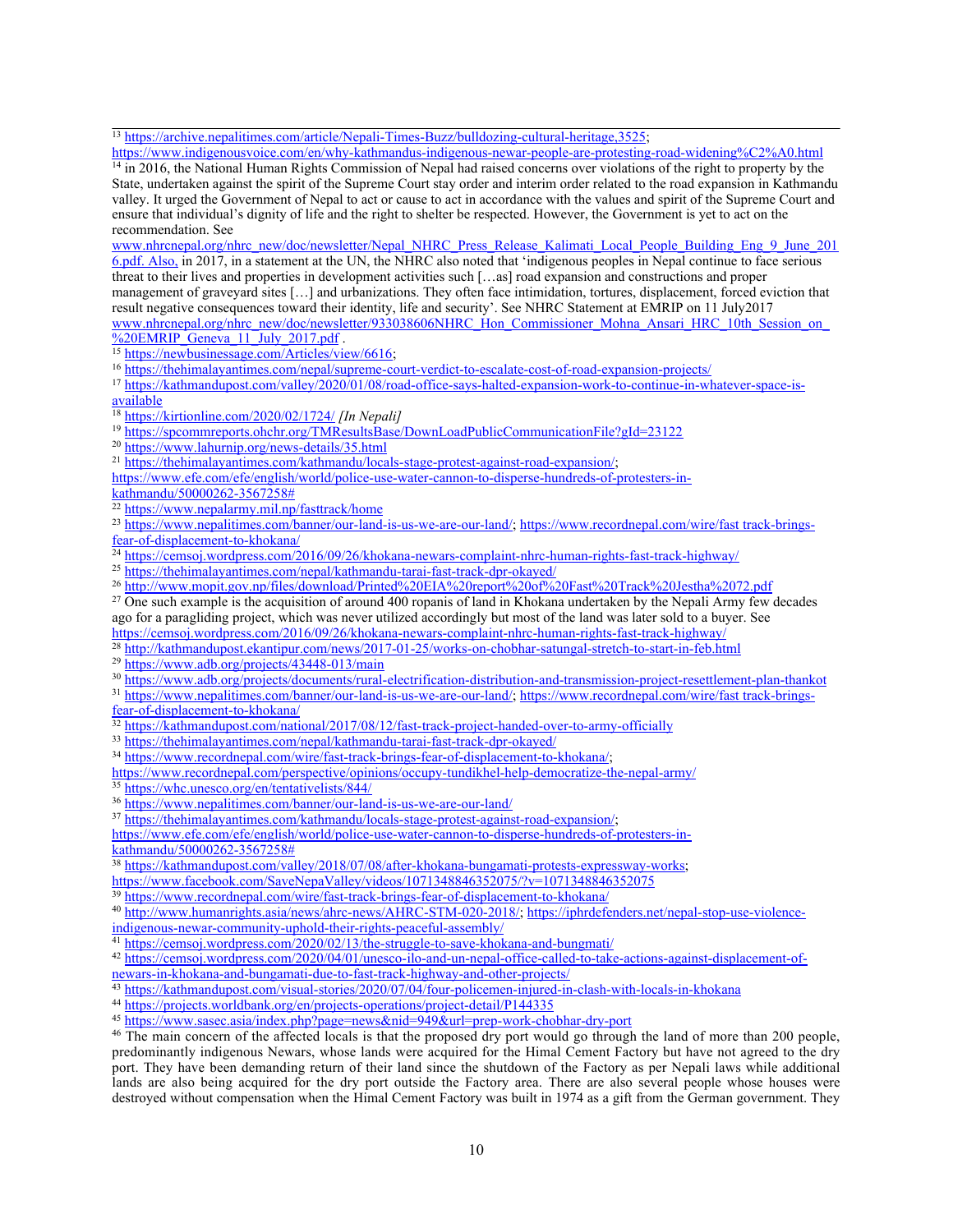are also concerned that the Project will damage Chobhar'<sup>s</sup> historical, religious and cultural heritages. The facility will destroy the Jal Binayak Temple, one of the Valley'<sup>s</sup> most important Ganesh shrines. It also houses Manjushree Cave, which myths and legends relate with the birth of Kathmandu Valley referring to the deity Manjushree cutting the hill at Chobhar into half with <sup>a</sup> mighty sword to drain out water from <sup>a</sup> huge lake that once covered the valley. Further, they claim that the project has begun without an Environmental Impact Assessment, and that the project could prove disastrous for the entire Kathmandu Valley because Chobhar is <sup>a</sup> fragile point which is the only outlet for the Bagmati from Kathmandu Valley. The locals have already been tired of the pollution from the earlier Himal Cement factory and are angry that the Government'<sup>s</sup> compensation from cement dust never materialized while the Government is also ye<sup>t</sup> to pay 416 employees of the cement factory their salary for 19 months. A meeting in mid-November 2018 between Nepal'<sup>s</sup> Ministry for Industry, Commerce and Supplies, the World Bank and the Project implementer - Nepal Intermodal Transport Development Board had decided to take the concerns of local people into consideration. But the construction began without such <sup>a</sup> step, according to locals.

<https://www.nepalitimes.com/from-the-nepali-press/dry-port-at-chobhar-faces-resistance/>,

<https://kathmandupost.com/valley/2019/01/18/pm-lays-foundation-stone-for-chobhar-dry-port-as-locals-protest>

47 [http://documents.worldbank.org/curated/en/151071577163250969/Disclosable-Restructuring-Paper-Nepal-India-Regional-](http://documents.worldbank.org/curated/en/151071577163250969/Disclosable-Restructuring-Paper-Nepal-India-Regional-Trade-And-Transport-Project-P144335)[Trade-And-Transport-Project-P144335](http://documents.worldbank.org/curated/en/151071577163250969/Disclosable-Restructuring-Paper-Nepal-India-Regional-Trade-And-Transport-Project-P144335)

48 [https://cemsoj.wordpress.com/2020/04/25/chobhar-dry-port-affected-communities-file-complaint-with-the-world-bank-against-](https://cemsoj.wordpress.com/2020/04/25/chobhar-dry-port-affected-communities-file-complaint-with-the-world-bank-against-the-construction-of-the-project/)

[the-construction-of-the-project/](https://cemsoj.wordpress.com/2020/04/25/chobhar-dry-port-affected-communities-file-complaint-with-the-world-bank-against-the-construction-of-the-project/)<br><sup>49</sup> <https://www.inspectionpanel.org/panel-cases/nepal-india-regional-trade-and-transport-project-p144335><br><sup>50</sup> The 2015 Constitution is considered regressive from the 2007 Interim Constitut

<sup>50</sup> The 2015 Constitution is considered regressive from the 2007 Interim Constitution with regards to ensuring the rights of indigenous peoples and respecting their historical/ancestral domain in the new federal structure of Nepal and even termed as "promoting racism". For example, the 2015 Constitution reverses the endorsement of Nepali State as secular with an explanatory provision that defines secularism as protection of *Sanatan* ("Hindu") 50 religion and culture (Article 4(1)) while continuing Hindu cultural symbols as national emblems that negatively affects non-Hindu indigenous peoples. Similarly, while the Constitution does not provide any recognition for the rights of indigenous peoples, it affords special undue recognition for dominant "Khas Arya" (Hindu caste Bahun, Chhetri, Sanyasi and Thakuri) groups that are also affirmed proportional representation in State structures under the principle of inclusion. See Alternative Report of the Indigenous Peoples of Nepal to the Sate Report Submitted by the Government of Nepal to the Committee on the Elimination of Racial Discrimination

<https://www.lahurnip.org/uploads/articles/Indigneous%20Peoples-CERD%20Alternative%20Report-2018.doc>

<sup>51</sup> Alternative Report of the Indigenous Peoples of Nepal to the Sate Report Submitted by the Government of Nepal to the Committee on the Elimination of Racial Discrimination [https://www.lahurnip.org/uploads/articles/Indigneous%20Peoples-](https://www.lahurnip.org/uploads/articles/Indigneous%20Peoples-CERD%20Alternative%20Report-2018.doc)

[CERD%20Alternative%20Report-2018.doc](https://www.lahurnip.org/uploads/articles/Indigneous%20Peoples-CERD%20Alternative%20Report-2018.doc) 52 <https://kathmandupost.com/national/2019/11/12/brahmins-and-chhetris-continue-to-dominate-entry-into-civil-service>; [http://www.samabeshifoundation.org/wp-content/uploads/2017/07/Inclusion-Watch\\_English.pdf](http://www.samabeshifoundation.org/wp-content/uploads/2017/07/Inclusion-Watch_English.pdf)

<sup>53</sup> <https://www.recordnepal.com/featured/the-anti-reservation-brigade/>

- 54 <https://myrepublica.nagariknetwork.com/news/3-years-on-language-commission-in-limbo-for-lack-of-full-shape/>
- <sup>55</sup> <https://devpolicy.org/local-perspectives-on-mother-tongue-education-in-nepal-20190614/>

<sup>56</sup> <https://thehimalayantimes.com/kathmandu/schools-imparting-education-mother-tongue/>

57 [https://www.indigenousvoice.com/en/discriminatory-language-policy-leads-to-extinct-many-indigenous-peoples-languages-in-](https://www.indigenousvoice.com/en/discriminatory-language-policy-leads-to-extinct-many-indigenous-peoples-languages-in-nepal.html)

nepa[l.html](https://www.indigenousvoice.com/en/discriminatory-language-policy-leads-to-extinct-many-indigenous-peoples-languages-in-nepal.html) 58 <https://www.lahurnip.org/news-details/84.html> *[In Nepali]*

<sup>59</sup> The Newars are the indigenous population of Kathmandu – the second most earthquake-affected district of Nepal living mostly in the core areas of the district. The two other districts of the valley – Bhaktapur and Lalitpur rank seventh and ninth in the list of casualties and destruction from the earthquake. The total number of houses fully or partially destroyed reached 99,331 in Kathmandu, 28,010 in Bhaktapur and 25,943 in Lalitpur by August 2015 and had continued to grow due to numerous aftershocks. See [www.drrportal.gov.np](http://www.drrportal.gov.np) (accessed in July 2015)

<sup>60</sup> <https://reliefweb.int/report/nepal/nepal-earthquake-recovery-enters-5th-year>

<sup>61</sup>Government of Nepal, National Reconstruction Authority, Kathmandu District Project Implementation Unit'<sup>s</sup> Progress repor<sup>t</sup> of Reconstruction of Private Houses, Presentation dated 1/4/2020

 $62$  Interaction with Chief of District Coordination Committee, Kathmandu

<sup>63</sup> <sup>A</sup> study by HimRights has documented <sup>a</sup> representative situation of Tara Devi Ranjit, <sup>a</sup> widow living in Kathmandu'<sup>s</sup> Lakhenani with <sup>a</sup> 15-year-old son. She had been living off meagre rent from her property, which was destroyed in the earthquake. As <sup>a</sup> result, she found herself helpless with her income reduced to 5 to 10 NPR per day (approx. USD 0.042 to 0.085) by sewing shawls. She has thus been totally dependent on her brothers. Her story is just the tip of the iceberg and such problem is more common than many people think while it is not Newar culture to show their poverty. The fact that only 20% of full housing reconstruction gran<sup>t</sup> has been disbursed in Kathmandu is thus seriously concerning as many Newars have relied on rent collection off their ancestral properties as their primary source of income and there are economically disadvantaged Newars, who have been relying on meagre rent as their only income. See A Report on Invisible Earthquake Survivors of Kathmandu Valley [http://www.himrights.org/download/15\\_285105473.pdf](http://www.himrights.org/download/15_285105473.pdf)

64 Interaction with Chief of District Coordination Committee

<sup>65</sup> Many of the monuments in the World Heritage sites and beyond in Kathmandu valley were damaged or destroyed by the earthquake. Newars had built all these exquisite temples, palaces, and aquatic systems and many have continued to repair and rebuild them. However, the policymakers did not think of the concerned Newar communities as experts in the rebuilding. The experiences of local communities in the context of rebuilding Rani Pokhari and Kasthmandap in Kathmandu are the cases in point, whereby the local governmen<sup>t</sup> had earlier commissioned external contractors for reconstruction of the sites without